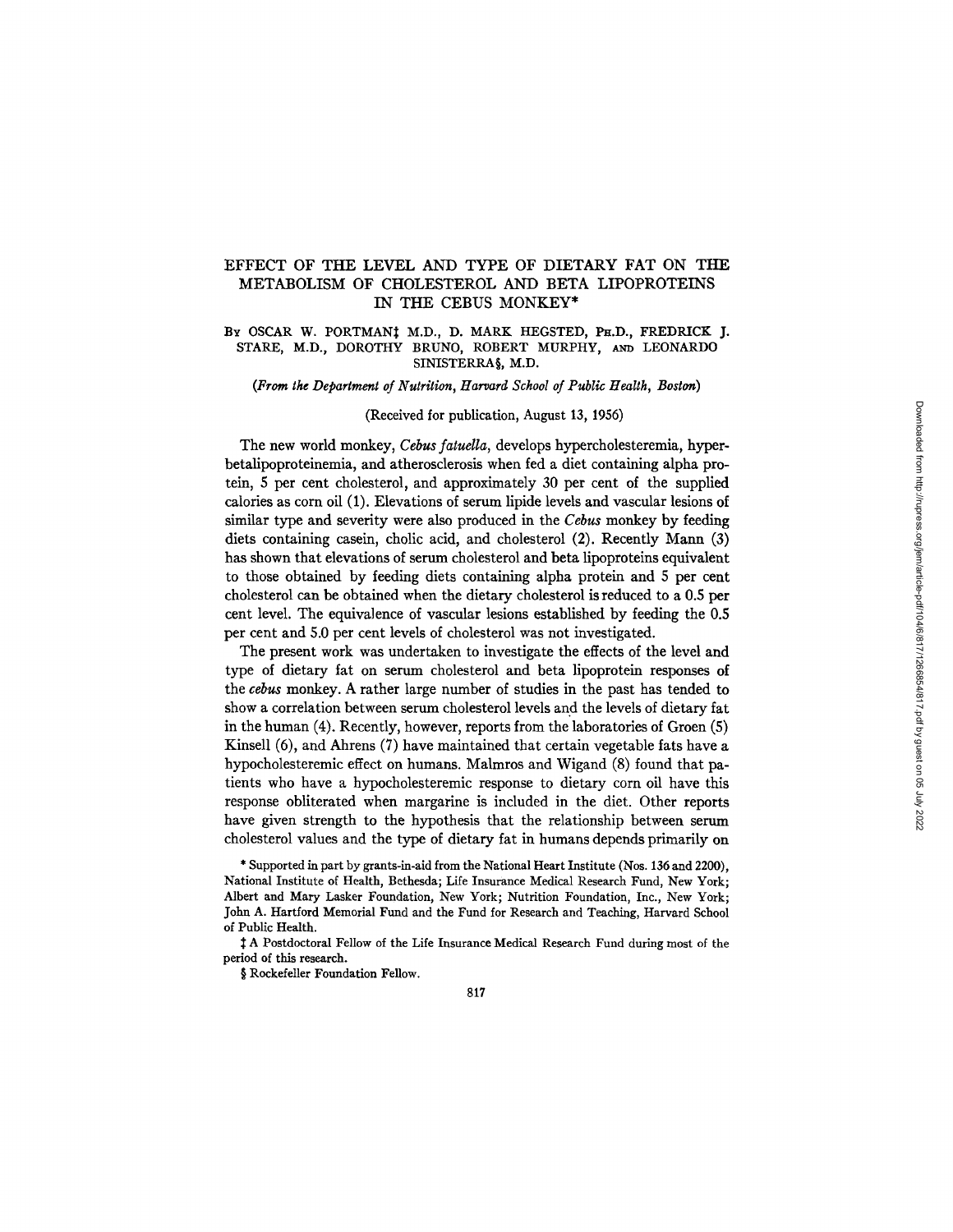the degree of saturation of the constituent fatty acids rather than on the origin of the fat (9, 10).

Several experimental approaches have indicated a relationship between cholesterol and fatty acid metabolism. Among these are the characterization of pancreatic cholesterol esterase (11) and lipoprotein lipase (12), and studies relating essential fatty acid deficiency syndrome in rats with the level of exogenous cholesterol (13).

# EXPERIMENTAL

A total of 26 monkeys weighing 900 to 1350 gm. at the beginning of the experiment were used. The daily ration fed to all monkeys on a given experiment supplied equal amounts of calories, alpha protein,<sup>1</sup> cholesterol,<sup>2</sup> and trace supplements. This was accomplished by varying the level of sucrose when the level of dietary fat was varied and adjusting the weight of the other nutrients to a constant relationship to caloric value of the diet. Cholesterol was fed at the rate of 0.1 gm., protein 4.3 gm., minerals  $(14)$  0.8 gm., inositol 0.02 gm., choline 0.1 gm. and oleum percomorphum 0.4 gtts. per 100 calories of diet. A daily supplement of B vitamins and ascorbic acid as previously described (1) was mixed with the ration. Animals were weighed weekly and there was no significant difference in mean weight change for monkeys of each experiment. When diets containing alpha protein were fed, there was minimal or no weight gain. When diets containing casein were fed, monkeys gained up to 30 gm./week.

Monkeys were bled by venipuncture at two week intervals for serum cholesterol and hemoglobin determinations and at 8 week periods for serum beta lipoprotein determinations. Serum total cholesterols were determined by the method of Abell et  $al.$  (15). In a few instances free and total cholesterols in the serum were determined by the method of Sperry and Webb (16). Serum beta lipoproteins were determined by the method of Gofman et al. (17).

The standard assay period was 8 weeks. It has been observed on the diets tested that the serum cholesterol values tend to reach a plateau value within 6 weeks. Frequently monkeys were used for several assays. The animals were placed on basal diets (casein-containing cholesterol-free) for 6 weeks between assays when it was desired to begin the next assay from basal serum cholesterol levels. There is considerable evidence that the cholesteremic response resalting during a second feeding period is similar to the previous response, although this point has not been rigorously proved.

### RESULTS

#### *Effect of Dietary Levds of Corn Oil.*

Twelve monkeys were used in the first experiment. Their mean serum cholesterol level on a casein-containing, cholesterol-free diet was 135 mg. per cent. The animals were divided into 3 groups of 4 monkeys each. One group received 10 per cent, the second 32 per cent, and the third 45 per cent of the dietary calories as corn oil,<sup>8</sup> at the level of dietary cholesterol indicated above.

1 Alpha protein was furnished through the courtesy of Mr. W. M. Bain, Glidden Co., Chicago.

s Crystalline cholesterol was furnished through the courtesy of Armour and Company, Chicago.

a Mazola (Corn Products Refining Company). Manufacturer's analysis of this product is quoted by Ahrens and Borgström (18).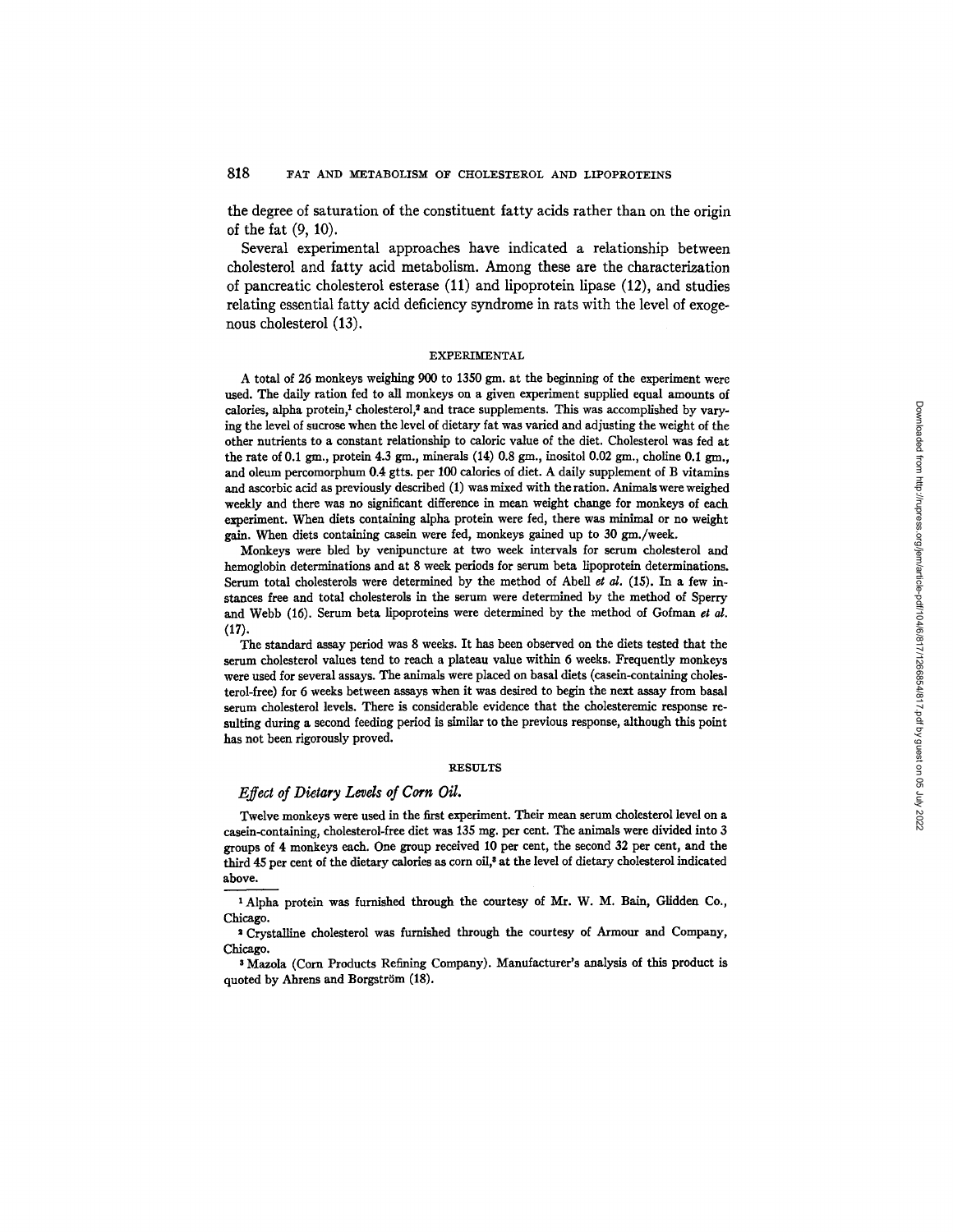The serum cholesterol values rose in all groups and appeared to reach a plateau at 4 or 6 weeks. The mean serum cholesterol and  $S_f12$  to 100 beta lipoprotein values are indicated in Table I. The serum cholesterol values were higher in the monkeys fed the high than in those fed the low fat diets (396 mg. per cent compared to 260 mg. per cent,  $p < 0.01$ ). The mean serum cholesterol values were also higher in the medium fat group (382 mg. per cent,  $p < 0.05$ ). There is no statistical significance to the difference between the medium and high fat groups. The mean values for  $S_f12$  to 100 beta lipoproteins were roughly proportional to the dietary level of fat, although there was great variability within groups. It should be remembered that the sera of *Cebus* monkeys which were fed cholesterol-free, casein-containing diets were almost uniformly free of  $S<sub>1</sub>12$  to 100 beta lipoproteins. The percentage of serum cholesterol in the free form was not affected by the level of dietary fat.

| × |  |
|---|--|
|---|--|

*The Effect of the Levd of Dietary Fat (Corn Oil) on the Serum Cholesterol and Beta Lipoprotein Responses of Cebus Monkeys in 8 Weeks on a tIypercholesteremic Regimen\** 

| Calories as corn oil | No. of monkeys | Serum cholesterol | Serum beta lipoproteins<br>$S_1$ 12 to 100 |
|----------------------|----------------|-------------------|--------------------------------------------|
| per cent             |                | mg. per cent      | mg. per cent                               |
| 10                   | 4              | $260 \pm 151$     | $77 \pm 35$                                |
| 32                   |                | $382 \pm 43$      | $123 \pm 46$                               |
| 45                   |                | $396 \pm 34$      | $201 \pm 43$                               |

\* See text for composition of diets.

 $\ddagger$  All values are expressed as means  $\pm$  the standard errors of the means. Serum lipide determinations were made every 2 weeks. The 8 week determinations usually represented a plateau value.

At the end of 8 weeks of feeding the experimental diet the monkeys fed the 45 per cent fat diet were changed to the 10 per cent fat diet and rice *versa.* At the end of a second 8 week period some of the monkeys were again crossed. An increase in the dietary corn oil resulted in an increase in serum cholesterol levels while a decrease in dietary corn oil resulted in a decrease in serum cholesterol levels in all cases.

*Effect of Dietary Carbohydrate on Serum Cholesterol Responses.--Since* we have reported that the feeding of diets containing sucrose increased the degree of eholate-induced hypercholesteremia in rats above that of controls fed corn starch (19, 20), and since the feeding of fats at differing levels required variation of the levels of dietary carbohydrate, the effect of feeding sucrose- and starchcontaining diets to the *Cebus* monkey was explored. The mean values for the serum total cholesterol at the end of 8 weeks on hypercholesteremic diets including sucrose and starch are shown in Table II. Also shown are the values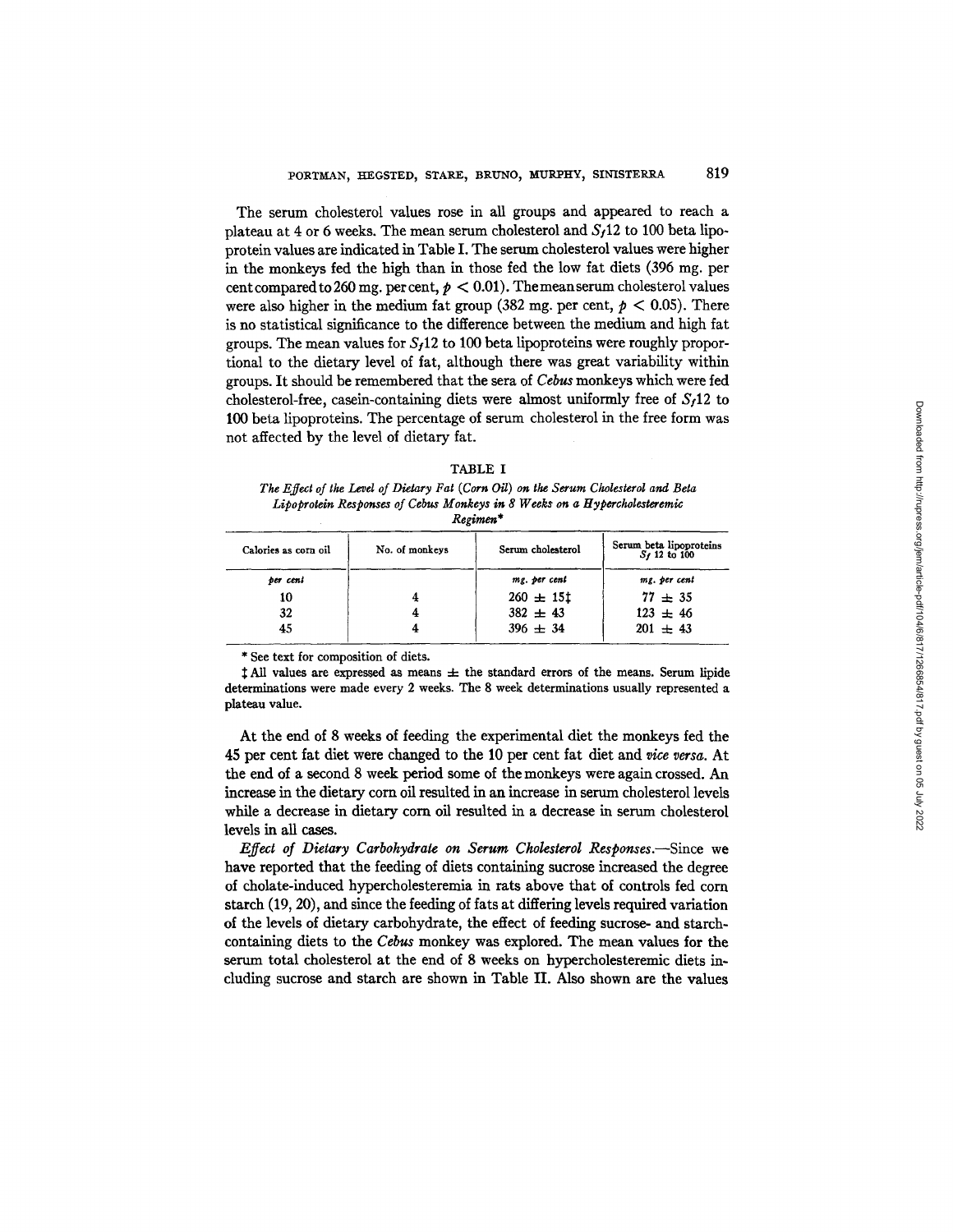after reversing the diet for a second 8 week experimental period. The monkeys fed sucrose-containing diets had only slightly and not statistically greater serum cholesterol responses. Since the greater amounts of sucrose were fed to animals on the lower fat diets, the carbohydrate effect would be expected to minimize rather than accentuate the difference in serum cholesterol levels between animals fed high fat and those fed low fat diets.

## *Effect of Changing from Dietary Corn Oil to Hydrogenated Cottonseed Oil.*

Ten monkeys which had been fed the hypercholesteremic diet (including alpha protein and cholesterol) with corn oil for 8 weeks or longer were changed to identical diets except for the substitution of a hydrogenated cottonseed oil<sup>4</sup> for corn oil. Four animals received 10 per cent, 3 received 32 per cent, and 3 received 45 per cent of the calories as fat.

The serum cholesterol and  $S_f12$  to 100 beta lipoproteins of every monkey except one (No. 79) in the 32 per cent fat group rose when the change in dietary

| TABLE II                                                                         |
|----------------------------------------------------------------------------------|
| The Effect of the Type of Dietary Carbohydrate on Serum Cholesterol Responses of |
| Cebus Monkeys in 8 Weeks on a Hypercholesteremic Regimen*                        |

| Dietary<br>carbohydrate | No. of animals | Mean serum<br>cholesterol | Changed to | Mean serum<br>cholesterol |
|-------------------------|----------------|---------------------------|------------|---------------------------|
|                         |                | mg. per cent              |            | mg. per cent              |
| Sucrose                 |                | 382                       | Starch     | 336                       |
| Starch                  |                | 369                       | Sucrose    | 404                       |

\* See text for composition of diets.

fat was made (Table HI). The monkeys which were fed the 10 per cent fat diets had the greatest percentage increase in serum cholesterol and beta lipoproteins, although the absolute values were still lower than those of monkeys in the higher fat groups. The elevations indicated were, in general, obtained within 4 weeks and were maintained throughout observation periods of up to 20 weeks.

A single monkey, which was fed for 6 months on a diet including 0.1 gm. cholesterol per 100 calories of diet with 45 per cent of calories supplied as a hydrogenated cottonseed oil and in which serum cholesterol values were greater than 700 mg. per cent, was sacrificed, and the heart and great vessels were evaluated by Dr. Stephen Andrus of our department. Sudanophilic areas were observed, on the intimal surface; these were of the type described (1) in animals receiving approximately ten times the daily amount of cholesterol fed in the present experiments.

*The Cholesteremic Response to Corn Oil and Hudrogenated Cottonseed Oil Containing Diets Without Cholesterol.--A* preliminary study was made of the effect of feeding 45 per cent of the dietary calories as corn oil and as hydrogenated

\* The cottonseed oils used in these experiments were furnished through the courtesy of Swift and Co., Chicago.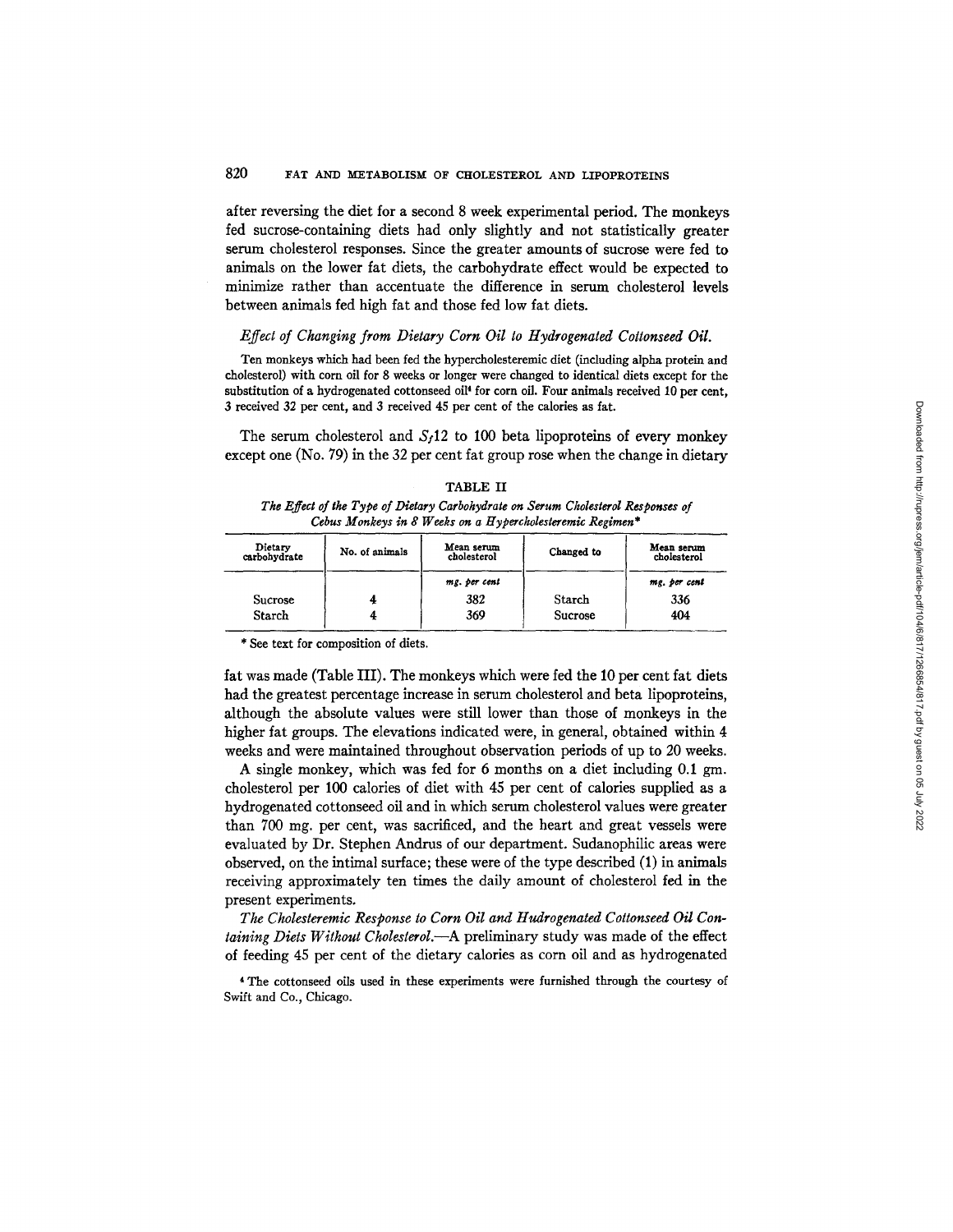cottonseed oil in diets based on alpha protein and free of cholesterol. The cholesteremic responses of 3 monkeys fed the corn oil and 3 fed the hydrogenated cottonseed oil diets are indicated in Fig. 1. The animals fed the diets containing corn oil had no or minimal increases in serum cholesterol values above those of the control period (diets based on casein) during the first 6 weeks, whereas the monkeys fed the diets containing hydrogenated cottonseed oil had increases of 50 mg. per cent or better. At the end of 8 weeks on the experimental diets the pattern became less consistent.

## TABLE III

| Variations in the Levels of Serum Cholesterol and Beta Lipoproteins Resulting from |
|------------------------------------------------------------------------------------|
| Changing the Dietary Fat from Corn Oil to Hydrogenated Cottonseed Oil              |
| Cholesterol supplied at the rate of 0.1 gm./100 calories of diet.                  |

| Monkey No. | Calories<br>from fat | Serum cholesterol |                                | Beta lipoproteins<br>$S_f$ 12 to 100 |                                |
|------------|----------------------|-------------------|--------------------------------|--------------------------------------|--------------------------------|
|            |                      | Corn oil          | Hydrogenated<br>cottonseed oil | Corn oil                             | Hydrogenated<br>cottonseed oil |
|            | per cent             | mg. per cent      | mg. per cent                   | mg. per cent                         | mg. per cent                   |
| $7 - 1$    | 10                   | 198               | 335                            | 5                                    | 60                             |
| $1 - 03$   | 10                   | 300               | 528                            | 55                                   | 650                            |
| $1-07$     | 10                   | 219               | 520                            | 179                                  | 370                            |
| $1-18$     | 10                   | 289               | 569                            | 20                                   | 140                            |
| 7.9        | 32                   | 438               | 409                            | 81                                   | 62                             |
| $9 - 5$    | 32                   | 643               | 720                            | 490                                  | 784                            |
| $1 - 08$   | 32                   | 472               | 556                            | 200                                  | 319                            |
| 8-0        | 45                   | 364               | 644                            | 30                                   | 100                            |
| 1-06       | 45                   | 500               | 728                            | 379                                  | 680                            |
| $1 - 21$   | 45                   | 474               | 627                            | 390                                  | 190                            |

### *Effect of Changing from a Hydrogenated to an Unhydrogenated Cottonseed Oil.*

Three monkeys which had been fed diets including 45 per cent of the dietary calories as hydrogenated cottonseed oil<sup>4</sup> were changed to a diet containing 45 per cent of the calories as an unhydrogenated cottonseed oil from the same lot. The diet was based on alpha protein and cholesterol at concentrations described above.

A comparison of the analyses of these two fats is indicated in Table IV. The changes in serum cholesterol are indicated in Fig. 2. Two monkeys responded to the unhydrogenated cottonseed oil diets with a lowering of serum cholesterol levels. The third monkey performed atypically in that serum cholesterol values were dropping before the diet change, continued to drop after the change, and then rose.

# *Comparison of the Cholesteremic Responses of Monkeys Fed Diets Containing Corn Oil and Lard.*

Three monkeys were fed diets containing 45% of the dietary calories as corn oil and 3 were fed 45% of the calories as lard in diets including alpha protein and cholesterol for periods of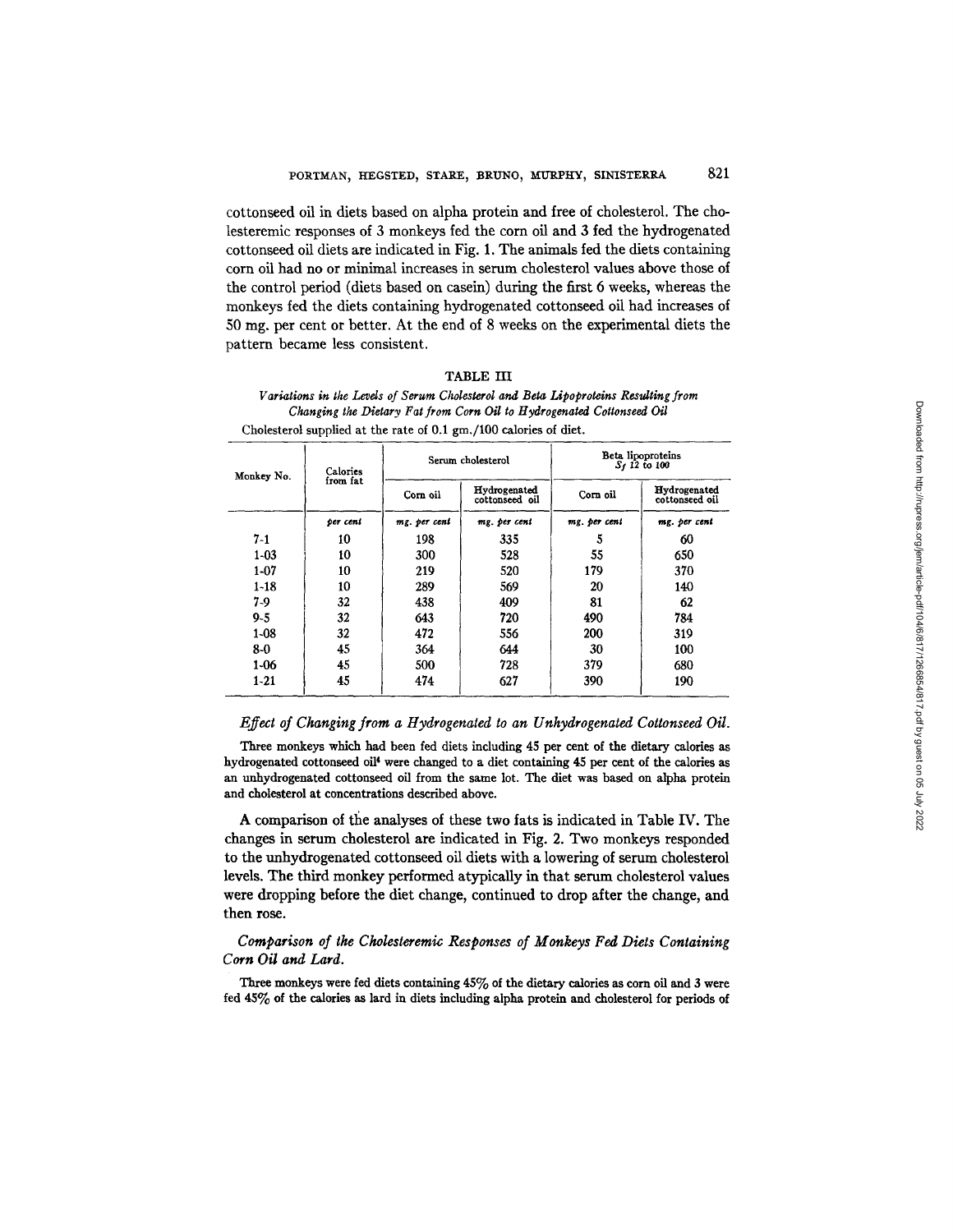

FIG. 1. The effect of feeding alpha protein diets containing corn oil and hydrogenated cottonseed oil, but without cholesterol, on the serum cholesterol responses of Cebus monkeys. See text for diet compositions. The dietary fat furnished 45 per cent of the calories.

# TABLE IV

### Analyses of the Hydrogenated and Unhydrogenated Cottonseed Oils Used in These Experiments\*

|                                                                                         | Cottonseed oil  | Hydrogenated oil |
|-----------------------------------------------------------------------------------------|-----------------|------------------|
| Iodine No. $\ldots$ . $\ldots$ . $\ldots$ . $\ldots$ . $\ldots$ . $\ldots$ . $\ldots$ . | 108.4           | 70.9             |
|                                                                                         | $61^{\circ}$    | $100^{\circ}$    |
|                                                                                         | $31.5$ per cent | $3.5$ per cent   |
| Linolenic acid                                                                          | 0.33            | 0.07             |
|                                                                                         | 0.00            | 0.00             |
| Conjugated diene                                                                        | 0.32            | 1.01             |

\* Analyses furnished through the courtesy of the laboratories of Swift and Company.

eight weeks. The cholesterol content of the lard was subtracted from the amount of crystalline cholesterol supplied to lard containing diets. At the end of eight weeks the diet groups were crossed and the experiment continued for 8 more weeks.

The serum cholesterol and  $S_f$  12 to 100 beta lipoprotein responses are indicated in Fig. 3. The serum cholesterol and beta lipoprotein responses obtained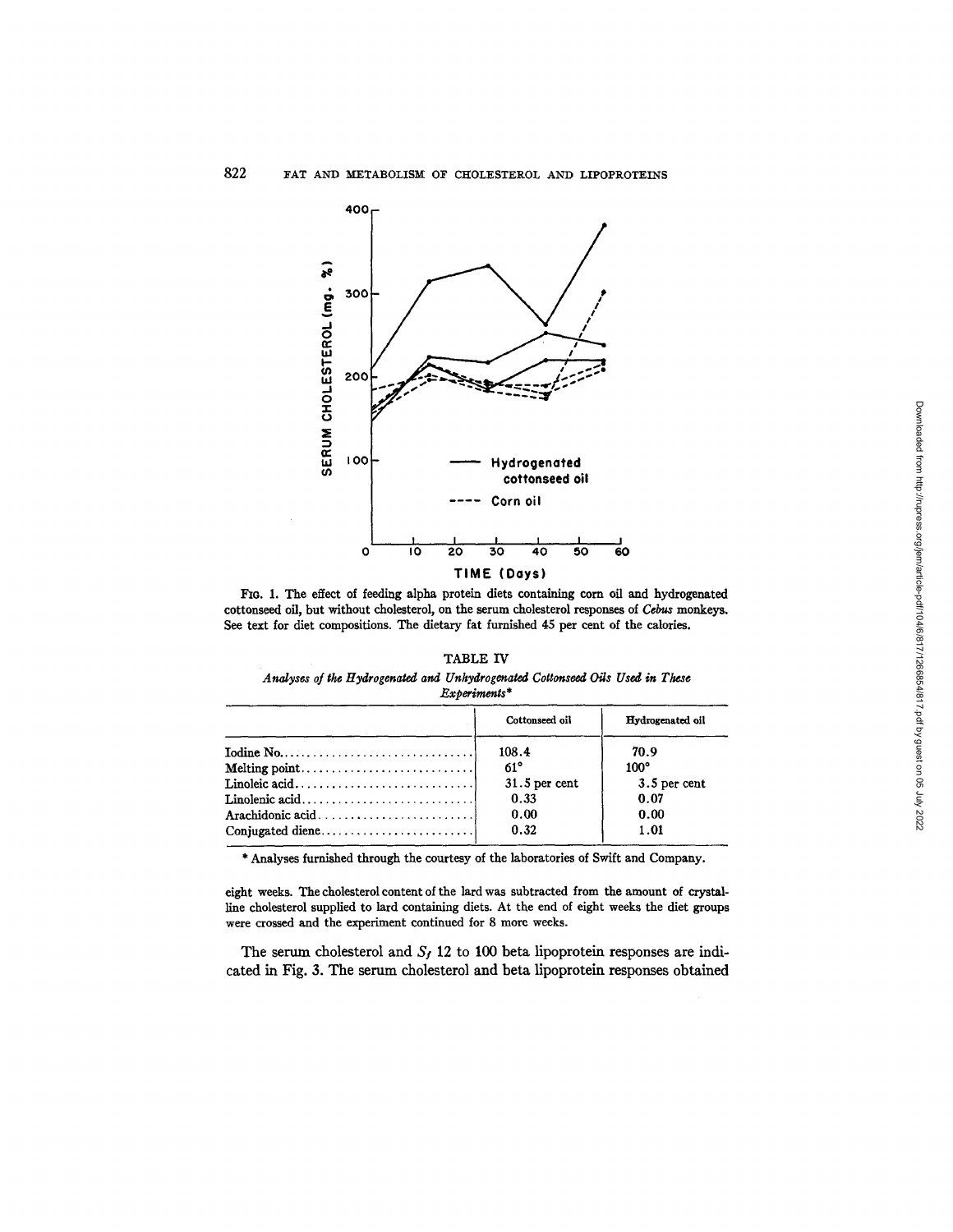

FIG. 2. The effect of feeding a hydrogenated and unhydrogenated cottonseed oil in diets containing cholesterol (0.1 gm./100 calories of diet) on the serum cholesterol responses of Cebus monkeys. The dietary fat furnished 45 per cent of the calories.



FIG. 3. The effect of feeding corn oil and lard containing diets (cholesterol =  $0.1 \text{ gm.}/100$ calories of diet) on the serum cholesterol responses of Cebus monkeys. The dietary fat furnished 45 per cent of the calories. At the end of 56 days the mean  $S_f$  12 to 100 beta lipoproteins for monkeys on the lard diet was 180 mg. per cent and for the corn oil diet 80 mg. per cent. At the end of 112 days the mean  $S_f$  12 to 100 beta lipoprotein values were: lard diets, 324 mg. per cent; corn oil diet, 52 mg. per cent.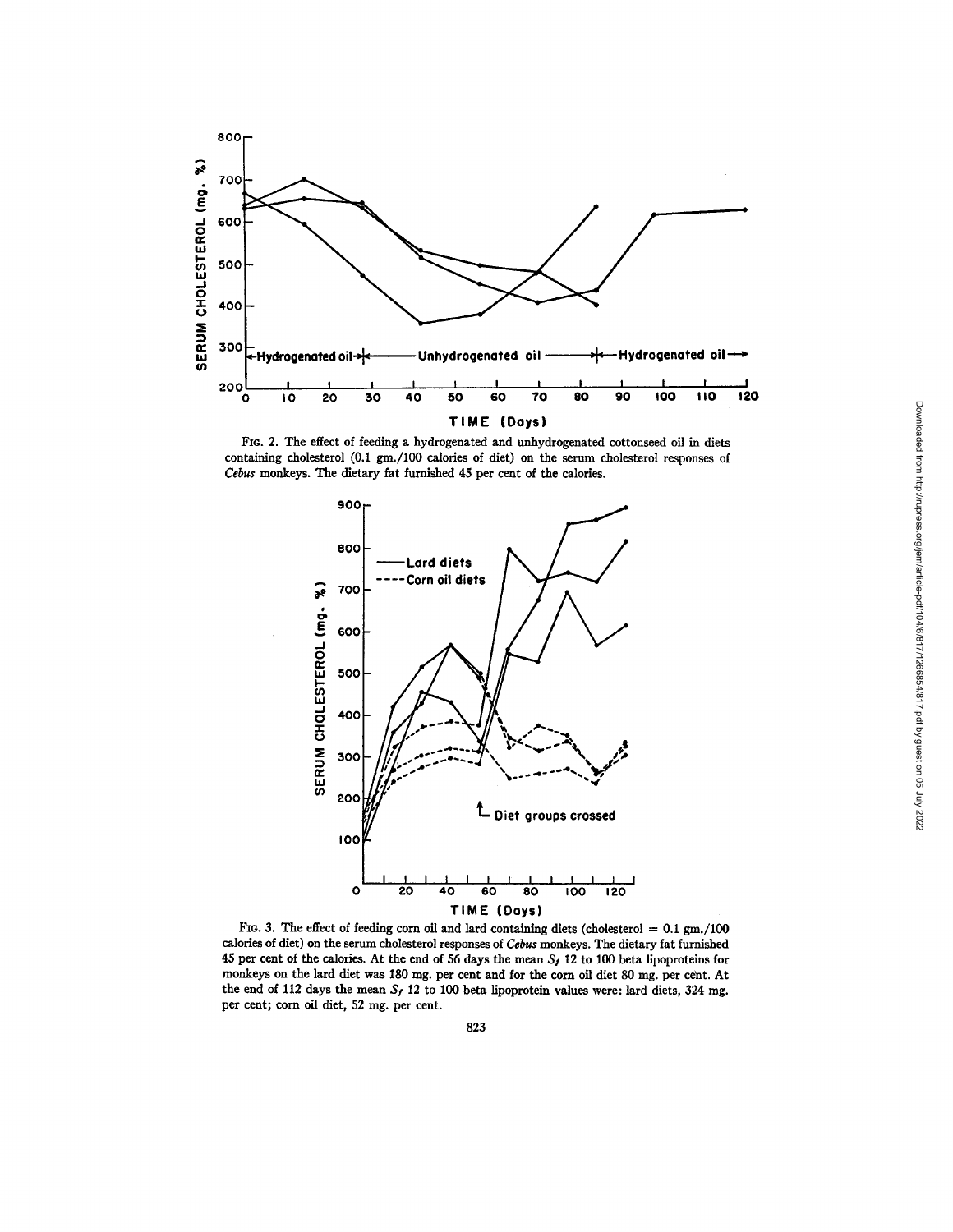## 824 FAT AND METABOLISM OF CHOLESTEROL AND LIPOPROTEINS

with the lard diets were markedly greater than those obtained with the corn oil diets.

An atypical serum cholesterol response was observed in the first 8 week period. The monkeys fed the lard containing diets showed an initial rise in serum cholesterol levels and then a drop which was apparently continuing at the time of the first diet change. The significance of this drop cannot be explained.

*The Effect of Adding Tung Oil to the Corn Oil-Containing Diets.--The* analyses of hydrogenated cottonseed oil (Table IV) indicated that this fat had a higher concentration of fatty acids with the conjugated diene grouping than did the fat before hydrogenation. Furthermore, Brice *et al.* (21) have observed the presence of small levels of conjugated diene fatty acids in lards (0.23 per cent), tallows, and tallow soaps. One of us has shown that massive elevations of serum cholesterol can be induced in rats on diets only mildly hypercholesteremic when corn oil is the dietary fat, by the use of tung oil, which has a fatty acid composition very high in eleostearic acid, a conjugated trienoic fatty acid. It was, therefore, decided to add small amounts of tung oil<sup> $5$ </sup> (2 ml./day), as a prototype of the conjugated double bond grouping, to the diets of animals receiving 45 per cent of their calories as corn oil. A supplement of tung oil equivalent to about one-tenth of the total fat of the ration, tested on 4 monkeys, had no effect on serum cholesterol or beta lipoprotein response to the high fat diet.

### DISCUSSION

The data reported indicate that the hypercholesteremia and hyperbetalipoproteinemia, associated with the feeding of alpha protein and cholesterol at the rate of 0.1 gm./100 calories of diet to *Cebus* monkeys, is intensified by feeding higher levels of corn oil. An even more striking intensification is obtained by feeding fats that are naturally or artificially more saturated. Since only 4 types of fat were considered, it is difficult to ascribe the results to a single factor such as the iodine number, *per se.* Approximate iodine numbers for the 4 fats considered are: corn oi1-120, cottonseed oi1-108, hydrogenated cottonseed oil-71, and lard-58. The linoleic acid content of these fats is roughly proportional to the iodine number except that the linoleic acid content of most commercial lards (analyses not performed on the lard used here) is, at least, twice that of the hydrogenated cottonseed oil used in these experiments (3.5 per cent). The linoleic acid content of lard is very dependent upon the prior diet of the swine from which the lard is derived (22).

The process of hydrogenation results in a complex series of changes (23) in fatty acid moieties. Not only are unsaturated fatty acids, including linoleic,

<sup>5</sup> The tung oil used in this experiment was furnished through the courtesy of Swift and Co., Chicago.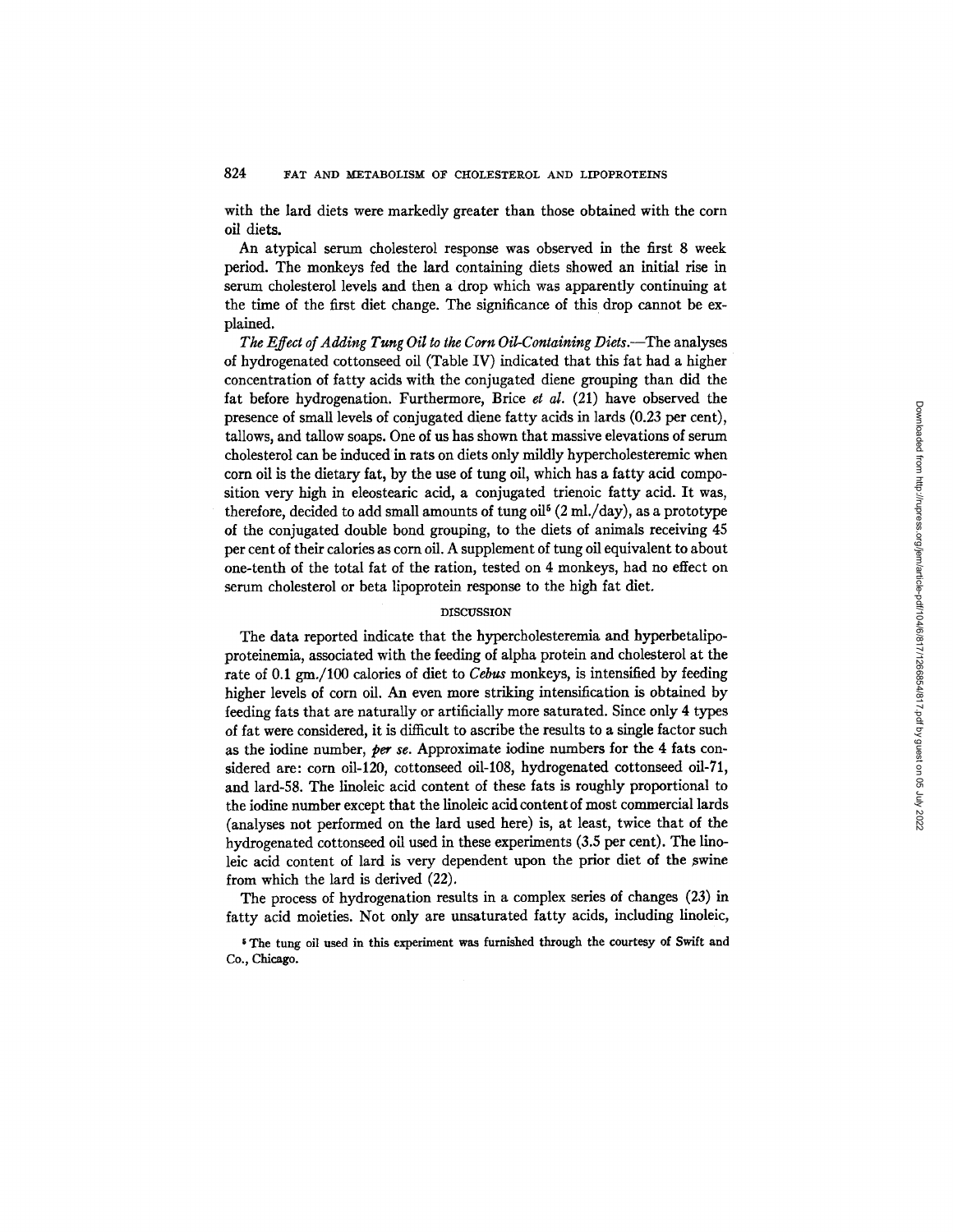largely reduced, but stereoisomers such as cis-trans and trans-trans forms not usually characteristic of natural fats are formed. The hydrogenated fat under consideration in these studies had a higher assay of conjugated diene than did the unhydrogenated original product. Nevertheless, the addition of tung oil which contains a conjugated trienoic fatty acid to diets containing corn oil did not appear to affect the serum cholesterol levels.

A difference in cholesterol absorption related to the level and type of fat, perhaps, associated with different rates of cholesterol esterification is possible, since different rates of cholesterol esterification with fatty acids of differing degrees of unsaturation have been observed (24). Alfin-Slater *et al.* (25) failed to note any difference in hepatic synthesis of cholesterol between rats fed different levels of cottonseed oil. They did present evidence that a high cottonseed oil diet resulted in a more rapid removal of cholesterol from the liver of rats than did a low cottonseed oil diet. It has been observed, however, that hepatic cholesterolosis is not characteristically associated with hypercholesteremia in the *Cebus* monkey (1).

The data suggest that monkeys fed on diets based on alpha protein and high levels of corn oil or hydrogenated cottonseed oil, but without cholesterol, develop elevations in serum cholesterol of a mild degree compared to control values obtained on a cholesterol-free casein-containing diet. Preliminary work from our laboratory (26) indicates that although the serum cholesterol of male rats is greater when cholesterol is fed with hydrogenated cottonseed oil as compared to unhydrogenated cottonseed oil, the serum cholesterols are higher in the group fed the unhydrogenated oil diets without dietary cholesterol.

Although Mann *et al.* have shown that the feeding of 5 per cent cholesterol to *Cebus* monkeys supplied diets containing casein and corn oil produces minimal elevations of serum cholesterol (about 250 mg. per cent), and we have obtained similar minimal elevations by feeding 0.5 per cent cholesterol, our findings indicate that serum cholesterol values of 500 to 800 mg. per cent can be obtained by feeding diets at the lower level of cholesterol with casein and hydrogenated cottonseed oil. The feeding of this latter diet results in striking weight gain, associated with the accumulation of large amounts of subcutaneous fat on the limbs and body.

Important limitations that can be placed on the data here presented result from the variability of monkeys with respect to age, weight, and other characteristics, the difficulty of maintaining accurate isocaloric feeding, and the instability of dietary lipides, particularly the polyunsaturated fatty acids.

In view of the findings of others (5-10) that high levels of unsaturated oils in various types of diets cause reduction in serum cholesterol concentrations and the speculative comments of Sinclair (27) on the essential unsaturated fatty acids, it is of interest to point out that an elevation of serum cholesterol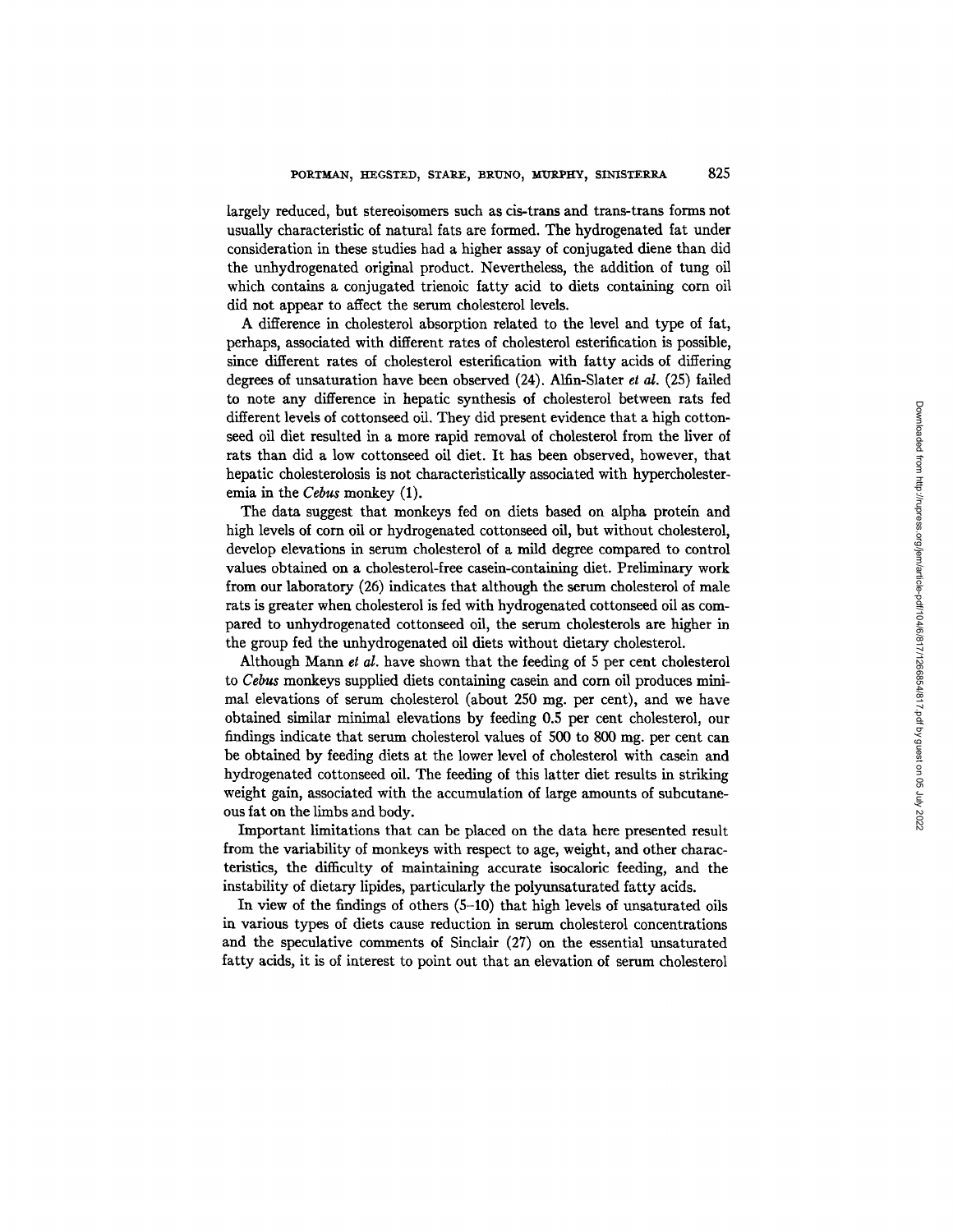was readily produced in these studies when corn oil was the only source of fat. Further, the hypercholesteremia was accentuated when the corn oil was increased from 10 to 45 per cent of the dietary calories.

#### SUMMARY

A study was carried out to determine the effect of the level and type of dietary fat on the concentration of cholesterol and beta lipoproteins in the sera of *Cebus* monkeys. Three groups of monkeys were fed isocaloric diets containing a fixed ratio of alpha protein and cholesterol to calories but with different amounts of corn oil and sucrose. Corn oil provided 10, 32, and 45 per cent of the calories in the three diets, and the level of sucrose was varied inversely. After 8 weeks the serum cholesterol and  $S_t$  12 to 100 beta lipoprotein concentrations were significantly greater in the medium and high fat groups. When corn oil was decreased from 45 to 10 per cent of dietary calories and sucrose was increased, the serum cholesterol fell in all cases, and when the reverse change was made, the concentration of serum cholesterol increased.

Variation in dietary sucrose had no specific effect. Substitution of starch for sucrose with diets otherwise constant did not cause significant change in the concentration of serum cholesterol.

When monkeys fed corn oil diets at any of three levels were changed to hydrogenated cottonseed oil diets at the same level, the serum cholesterol and  $S<sub>t</sub>$  12 to 100 beta lipoproteins rose. However, hydrogenated cottonseed oil had no greater hypercholesteremic effect than did corn oil in the absence of dietary cholesterol. Diets containing lard with cholesterol also produced strikingly greater serum lipide responses than did diets based on corn oil and cholesterol. Hydrogenated cottonseed oil had a greater hypercholesteremic effect than an unhydrogenated cottonseed oil from the same lot.

Preliminary studies indicated that the saturated fats (hydrogenated cottonseed oil) produced the most striking elevation of serum cholesterol values (above controls fed corn oil) when casein was the dietary protein.

The authors wish to express their appreciation to Dr. Eleanor Lawry of this department who supervised the lipoprotein analyses.

### BIBLIOGRAPHY

- 1. Mann, G. V., Andrus, S. B., McNally, A., and Stare, F. J., Experimental atherosclerosis in Cebus monkeys, *J. Exp. Meg.* 1953, 98, 195.
- 2. Wysocki, A. P., Portman, O. W., and *Mann,* G. V., Bile acids in blood: Methods and their application to studies of experimental atherosclerosis in monkeys, *Arch. Biochem. and Biophysics,* 1955, 59, 213.
- 3. Mann, G. V., unpublished data.
- 4. Keys, *A.,* and Keys, M. H., Serum cholesterol and the diet in clinically healthy men at Slough near London, *Brit. J. Nutrit.,* 1954, 8, 138.
- 5. Groen, J., Tjiong, B. K., Kamminga, C. E., and Willebrand, A. F., The influence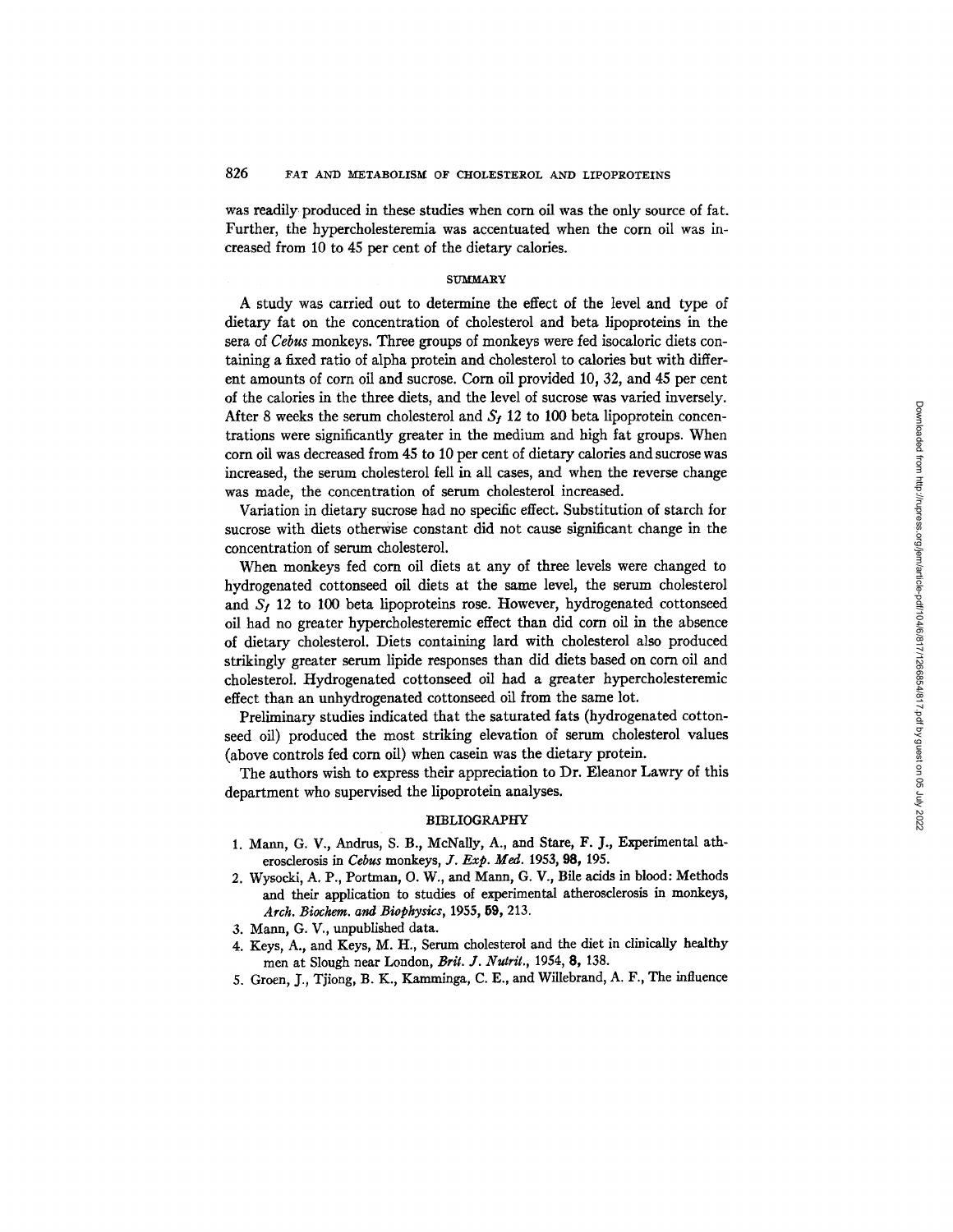of nutrition, individuality, and some other factors, including various forms of stress, on the serum cholesterol; an experiment of 9 months duration in 60 normal human volunteers, *Voeding,* 1952, 13, 556.

- 6. Kinsell, L. W., Michaels, G. D., Partridge, J. W., Boling, L. A., Balch, H. E., and Cochrane, G. C., Effect upon serum cholesterol and phospholipids of diets containing large amounts of vegetable fat, *J. Clin. Nutrit.,* 1953, 1, 224.
- 7. Ahrens, E. H., Blankenhom, D. H., and Tsaltas, T. T., Effect on human serum lipids of substituting plant for animal fat in diet, Proc. *Soc. Exp. Biol. and*  Med., 1954, 86, 872.
- 8. Malmros, H., and Wigand, G., Treatment of hypercholesteremia, *in* Arteriosclerosis, a Symposium, University of Minnesota, September, 1955, 114.
- 9. Ahrens, E. H., Tsaltas, T. T., Hirsch, J., and Insull, W., Jr., Effects of dietary fats on the serum lipides of human subjects, *J. Clin. Inv.* 1955, 34, 918.
- 10. Bronte-Stewart, B., Antonis, A., Eales, L., and Brock, J. F., Effects of feeding different fats on serum cholesterol level, *Lancet*, 1956, 270, 6922.
- 11. Swell, L., Dailey, R. E., Field, H., Jr., and Treadwell, C. R., The identity of pancreatic cholesterol esterase, *Arch. Biochem. and Biophysics,* 1955, **fi9,** 393.
- 12. Korn, E. D., Clearing factor, a hepaxin activated lipoprotein lipase I. Isolation and characterization of the enzyme from normal rat heart, *]. Biol. Chem.,*  1955, 215, 1.
- 13. Peiffer, J. J., and Holman, R. T., Essential fatty acids, diabetes and cholesterol, *Arch. Biochem. and Biophysics,* 1955, 57, 520.
- 14. Hegsted, D. M., Mills, R. C., Elvehjem, C. A., and Hart, E. B., Choline in the nutrition of chicks, *J. Biol. Chem.,* 1941, 138, 459.
- 15. Abell, L. L., Levy, B. B., Brodie, B. B., and Kendall, F. E., A simplified method for the estimation of total cholesterol in serum and demonstration of its specificity, *]. Biol. Chem.,* 1952, 195, 357.
- 16. Sperry, W. M., and Webb, M., A revision of the Schoenheimer-Sperry method for cholesterol determination, *J. Biol. Chem.,* 1950, 187, 97.
- 17. Gofman, J. W., Lindgren, F. T., and Elliott, H., Ultracentrifugal studies of lipoproteins of human serum, *J. Biol. Chem.*, 1949, 179, 973.
- 18. Ahrens, E. H., Jr., and Borgström, B., Exchange of free fatty acids and glyceride fatty acids during fat digestion in the human intestine, J. *Biol. Chem.,*  1956, 219, 665.
- 19. Portman, O. W., Lawry, E. Y., and Bruno, D., Effect of dietary carbohydrate on experimentally induced hypercholesteremia and hyperbetalipoproteinemia in rats, *Proc. Soc. Exp. Biol. and Med.,* 1956, 91, 321.
- 20. Portman, O. W., Mann, G. V., and Wysocki, A. P., Bile acid excretion by the rat: Nutritional effects, *Arch. Biochem. and Biophys.,* 1955, 89, 224.
- 21. Brice, B. A., Swain, M. L., Schaeffer, B. B., and Ault, W. C., Spectrophotometric determination of small portions of polyunsaturated constituents in fatty materials, *Oil and Soap,* 1945, 22, 219.
- *22.* Hilditch, T. P., Lea, C. H., and Pedelty, W. H., The influence of low and high planes of nutrition on the composition and synthesis of fat in the pig, *Biochem. J.,* 1939, 33, 493.